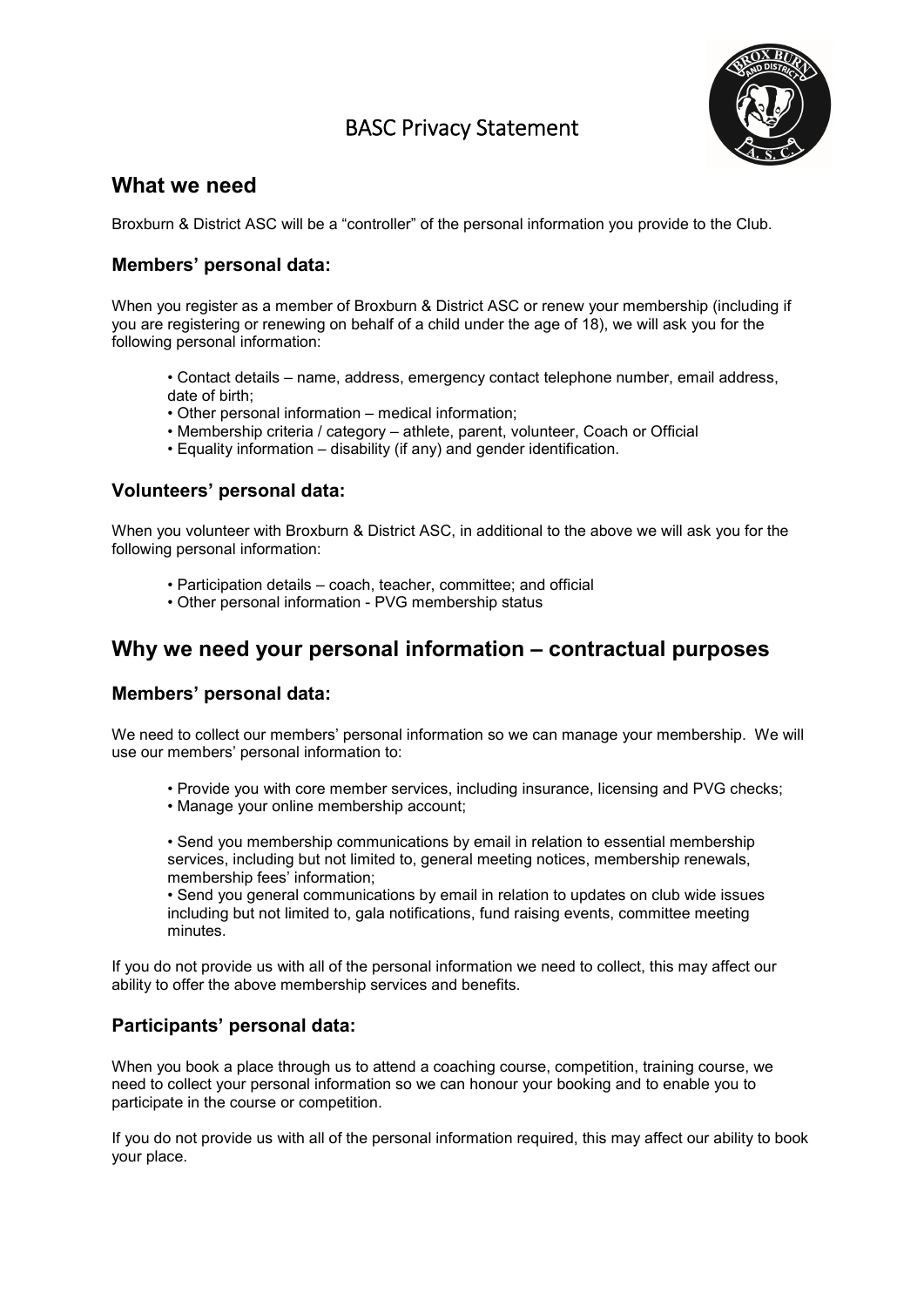## **Why we need your personal information – legitimate purposes**

#### **Members' personal data:**

We also process our members' personal information in pursuit of our legitimate interests to:

• promote and encourage participation in swimming by sending members' communications and booking information for upcoming competitions and events. Our competitions and events may be filmed or photographed and your personal information may also be used in images captured from our competitions and events, which we use for promotional, education and development purposes (unless you specifically opt out of this);

• provide competition in swimming by accepting and managing entries for our competitions and checking your personal information to ensure you are entered into the correct category;

• develop and maintain our members' qualifications, including sending email communications to members to inform you of upcoming courses, renewal requirements and verify that you have completed any mandatory training, PVG and Child Wellbeing & Protection requirements; and

• respond to and communicate with members regarding your questions, comments, support needs or complaints, concerns or allegations in relation to swimming. We will use your personal information to investigate your complaint, to suspend membership, take disciplinary action where appropriate;

• where we process your personal information in pursuit of our legitimate interests, you have the right to object to us using your personal information for the above purposes. If you wish to object to any of the above processing, please contact us on broxburn\_asc@hotmail.com. If we agree and comply with your objection, this may affect our ability to undertake the tasks above for the benefit of you as a member.

#### **Volunteers' personal data:**

We will need to collect personal information relating to criminal convictions or alleged commission of criminal offences where you are required to complete a PVG check under the Protection of Vulnerable Groups (Scotland) Act 2007. This information will include your PVG certificate number, PVG membership number, date of issue and any relevant information in relation to your membership of the PVG Scheme.

If your PVG certificate is not clear, we will have a legitimate interest to collect references and any other applicable information to allow us to consider whether or not you can volunteer in a regulated role with children and/or vulnerable adults.

Where we process your personal information in pursuit of our legitimate interests, you have the right to object to us using your personal information for the above purposes. If you wish to object to any of the above processing, please contact us on broxburn\_asc@hotmail.com. If we comply with your objection, this may affect our ability to undertake the tasks above for the benefit of you as a volunteer.

## **Why we need your personal information – legal obligations:**

We are under a legal obligation to process certain personal information relating to our members. volunteers, participants, athletes for the purposes of complying with our obligations under the Protection of Vulnerable Groups (Scotland) Act 2007 to check that our coaches and volunteers are able to undertake regulated work with children and vulnerable adults;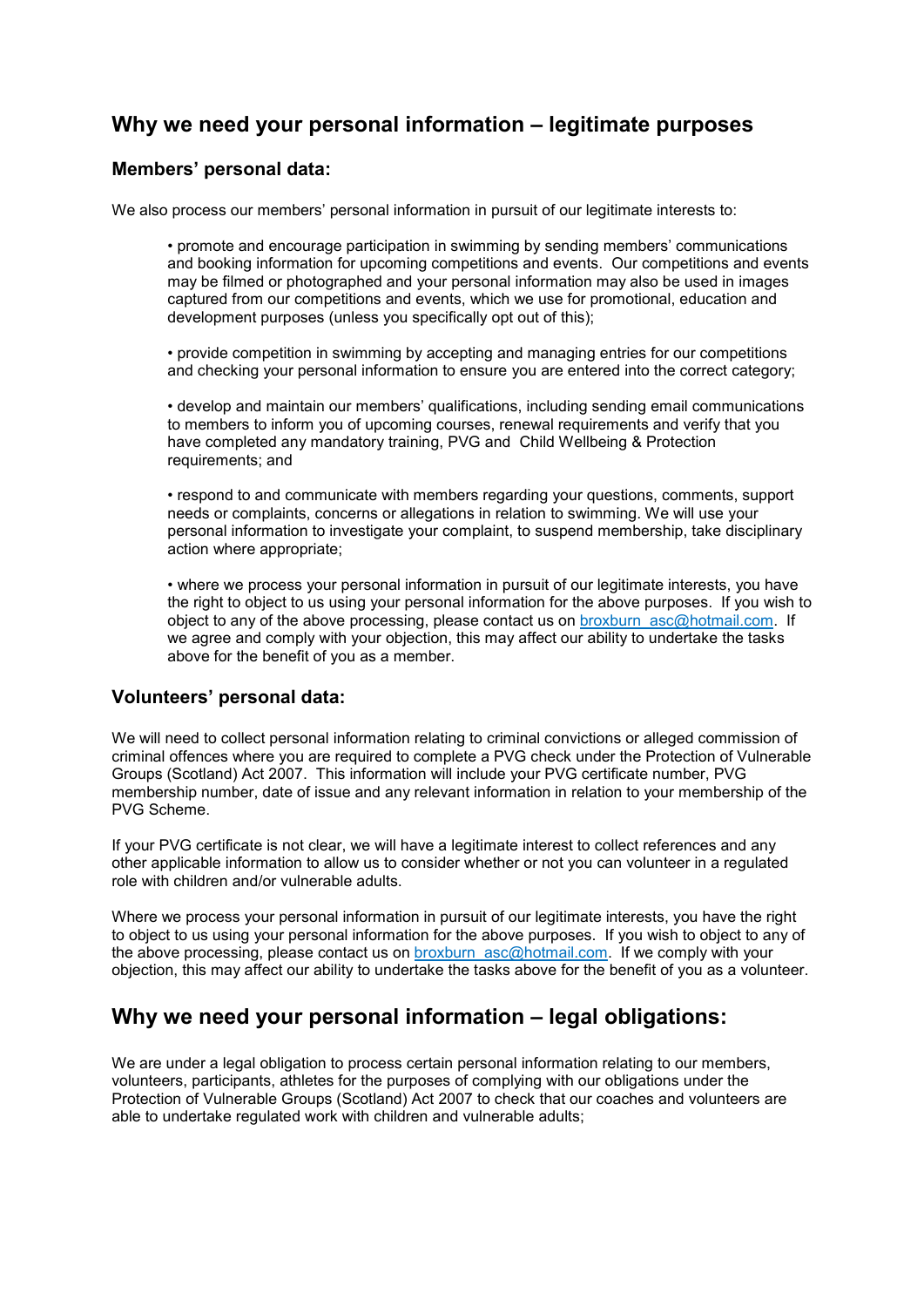# **Other uses of your personal information:**

We may ask you if we can process your personal information for additional purposes. Where we do so, we will provide you with an additional privacy notice with information on how we will use your information for these additional purposes.

## **Who we share your personal information with**

We may be required to share personal information with:

- Statutory or regulatory authorities and organisations to comply with statutory obligations.
- Such organisations include the Health & Safety Executive, Disclosure Scotland, and Police Scotland for the purposes of safeguarding children.
- Our professional and legal advisors for the purposes of taking advice.
- Coaches, who provide services to us.

When we share information with these recipients, we take steps to ensure they meet our data security standards for data processors so your personal data remains secure.

We may publish the results of our competitions on our website. This includes competitors' name, age and result.

As an affiliated club of Swim West Lothian we may share your name and membership details with Swim West Lothian who will become a controller of your personal information when they receive it. Swim West Lothian's privacy notice explains how they use your personal information, a copy can be requested by contacting us at broxburn\_asc@hotmail.com.

In the event we do share personal information with external third parties, we will only share such personal information strictly required for the specific purposes and take reasonable steps to ensure recipients shall only process the disclosed personal information in accordance with those purposes.

## **How we protect your personal information**

Your personal information is stored on our electronic filing system and our servers based in the UK / EU, and is accessed by our volunteers for the purposes set out above.

## **How long we keep your personal information**

We will only keep your personal information for as long as necessary to provide you with membership services. Unless you ask us not to, we will review and possibly delete your personal information where you have not renewed your membership with us for six years.

## **Your rights**

You can exercise any of the following rights by writing to us at broxburn asc@hotmail.com Your rights in relation to your personal information are:

• You have a right to request access to the personal information we hold about you by making a "subject access request";

• If you believe any of your personal information is inaccurate or incomplete, you have a right to request we correct or complete your personal information;

• You have a right to request we restrict the processing of your personal information for specific purposes; and

• If you wish us to delete your personal information, you may request we do so.